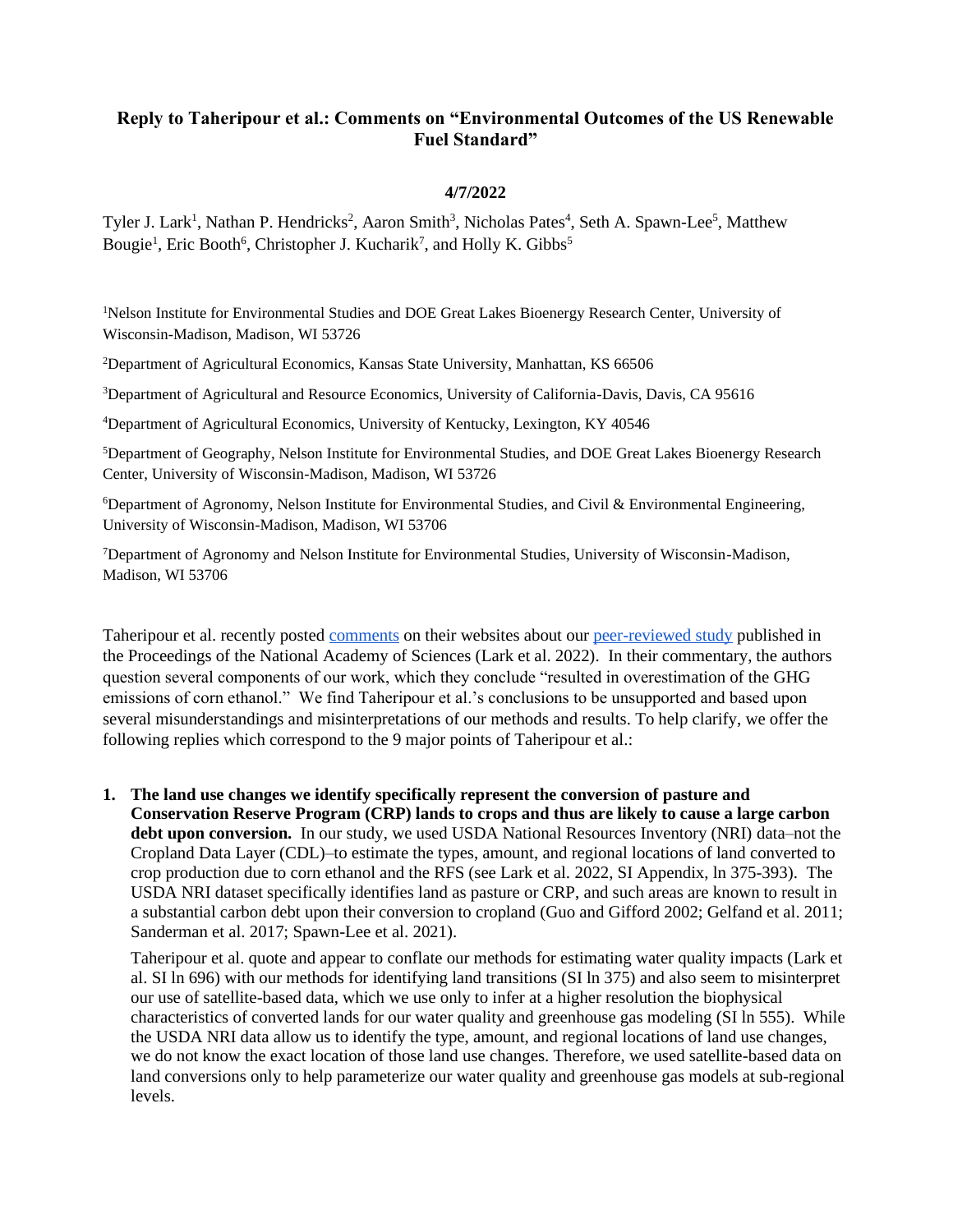- 2. **The Carbon Response Function (CRF) used by Spawn et al. (2019) which we apply to our study is appropriate for the types of land (e.g. CRP) converted.** We used the CRFs of Poeplau et al. (2011) as described in Spawn et al. (2019) to estimate the average soil organic carbon emissions per hectare associated with conversion of pasture and CRP. Taheripour et al. claim that the nature of this approach is discordant with our application since we find most conversion to be recultivation of lands leaving the CRP. However, further review of the underlying model of Poeplau et al. reveals that many of the grasslands in the training data upon which it is based have a history of disturbance–either cultivation, haying, or intensive grazing–and also a range of tillage intensities upon conversion, such that the model is highly consistent with the land to which we apply it. *See Note A at the end of this reply for further details about the CRF, its validation, and its appropriateness for our application.*
- **3. We do not double-count N20 emissions from fertilizer use changes due to land use change (LUC).**  We designed our carbon intensity estimates to be compatible with the EPA's Regulatory Impact Analysis (RIA), which enumerates N20 emissions from fertilizer use in their estimates of baseline emissions from farming inputs (EPA RIA pg 321) and in their estimates of changes in emissions due to LUC (EPA RIA pg 361). Thus, we do not double count N20 emissions anywhere in the system when we replace the EPA's estimates of N2O emissions changes due to LUC with our estimates of N2O emissions changes due to LUC. Failure to account for the change in N20 from domestic LUC would omit an important source of greenhouse gas impacts. *See Note B for description of the EPA RIA's accounting of N20 emissions.*
- **4. Our results are fully consistent and reasonable.** Taheripour et al. reinterpret our results as countylevel ratios to point out several supposed inconsistencies, but the results are completely sensible and should be expected. In our spatial estimates of carbon emissions due to LUC, we find negative emissions in locations where cropland area declines, which is consistent with ecological theory, our accounting method, and the example given by Taheripour et al. In our cropland transition results, we find that large changes in cropland area (i.e., the extensive margin) often occur in counties where there is substantial land area available for expansion (e.g., Great Plains states), regardless of which crop is grown or how much of it is corn. In our crop rotation results–which accommodate for crop substitution and geographically variable responses–we find that large increases in corn area (i.e., the intensive margin) often occur in counties that are already predominantly cropped and have limited natural lands available for expansion (e.g. Corn Belt states and the Mississippi Alluvial Valley region). The extensive and intensive responses often occur in different geographies, and thus the ratios between them may be large, particularly if one of the responses is close to zero. *See Note C for further explanation and economic rationale.*
- **5. Our attribution of ethanol volumes to the RFS2 considers other drivers of ethanol production.** As detailed in Carter, Rausser, and Smith (2017), the original RFS essentially mandated ethanol use at levels that would have been required anyway under the Clean Air Act once MTBE was banned. We model the incremental effect of the RFS2 over the original RFS. Thus, the volumes we attribute to RFS2 are additional to those created by the MTBE ban. Using the model in Babcock (2013), Carter, Rausser, and Smith (2017) argue that ethanol prices were not low enough to have incentivized additional ethanol use if the RFS2 had not passed. Nevertheless, our results reflect the impacts of increased corn ethanol demand in general, regardless of the source of such increases.
- **6. We carefully consider and account for both yield increases and DDG offsets.** Our model estimates what land use would have been if demand for corn had been 1.3b bushels lower than it was under the RFS2. Taheripour et al. note that corn yield has increased since 2007, but these improvements may have persisted absent the RFS2, so it should not be assumed that all of the change in corn yield before and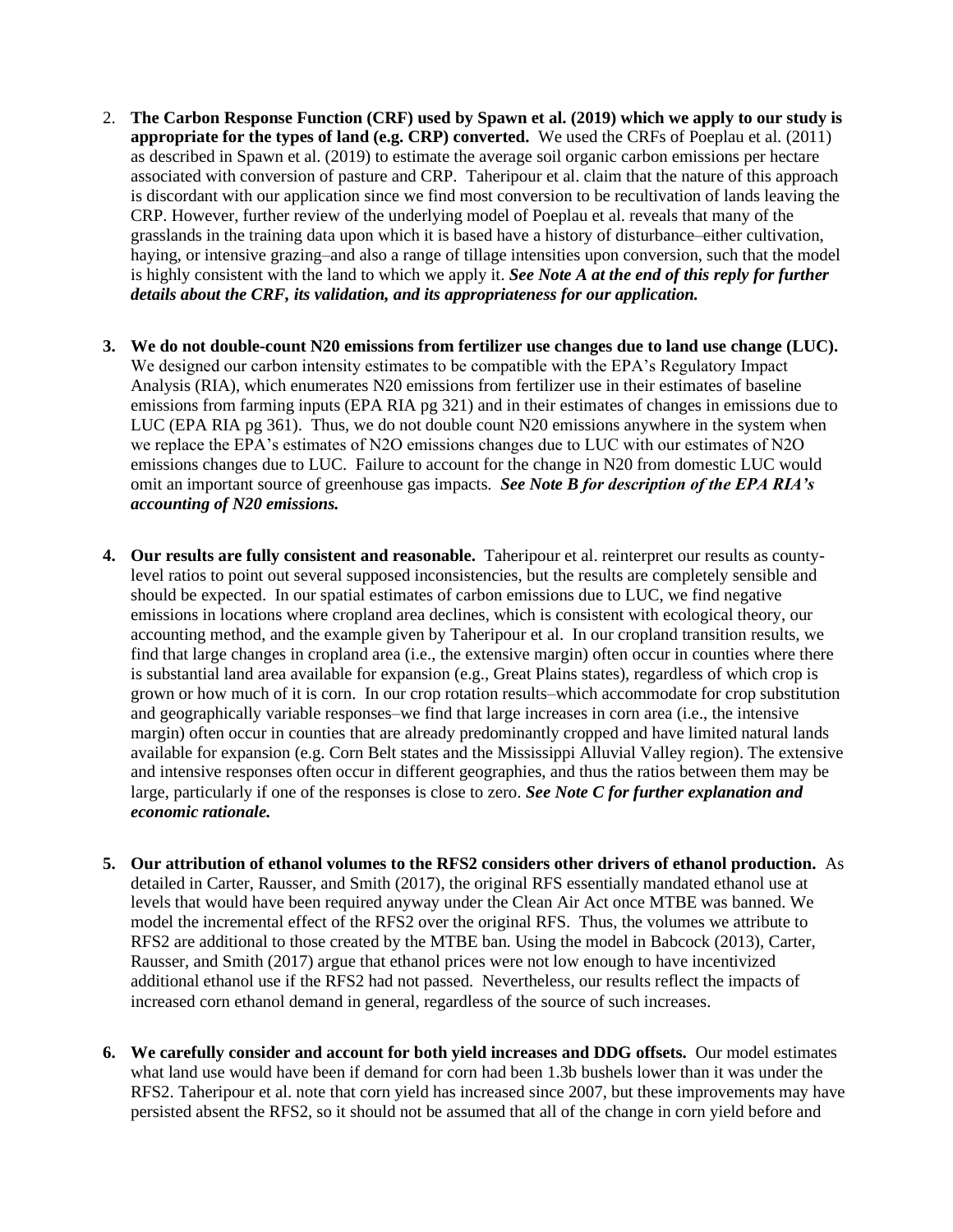after 2007 is attributed to RFS2. Moreover, our price analysis accounts for the possibility that price increases cause yield increases. If yields tend to increase when prices increase, then the resulting supply increase would mitigate the price effects. Our goal was not to estimate the amount by which cropland increased after RFS2, but rather the difference between observed cropland use and what would have happened if corn demand were 1.3b bushels lower.

Regarding distiller's grains, [Irwin and Good \(2013\)](https://farmdocdaily.illinois.edu/2013/07/understanding-pricing-distillers-grain.html) show that the price of DDGS follows the price of corn very closely, which implies that they are close substitutes (although they have some nutrient differences). We assume that each bushel of corn produces 2.8 gallons of ethanol and 18.67 pounds of DDGS (one third of a bushel), which is why we estimate that 5.5b gallons of ethanol displaces 1.3b bushels of corn. Our assumptions imply a net loss to the food and feed system of ⅔ of an acre for every acre of corn grown for ethanol. Taheripour et al. use the GREET model to argue that the net loss is about half an acre because DDGS displace some soybean meal which saves land because soybeans are lower yielding than corn. This point is not relevant to our modeling because our LUC modeling estimates how farmers respond to price changes, i.e., rather than making a mechanical adjustment in acreage based on ethanol production, farmers make planting decisions based on prices.

**7. Our price effects modeling is valid and consistent with existing literature.** As explained in our study's main and supplementary texts, our modeling approach is the same as in Carter, Rausser, and Smith (2017), which contains all the details of the model specification and identification strategy. Table S4 summarizes the data used to estimate the model.

The observed and BAU prices for all 2006-16 crop years are presented in Fig. 1 of the main text, with the detailed outputs for our soybean and wheat models included in Tables S10-S13 and Figs. S12-S17. For the corresponding output for the corn model, see Tables 2-3 and Figures 5-7 of Carter, Rausser and Smith (2017). The AICC and BIC indicate that the corn, soybean, and wheat models fit best when using a single lag (Tables S10 and S12), and the impulse response functions conform to predictions of economic theory (Figures S13 and S16).

Taheripour et al. report average annual price changes during 2008-2015, which are not the relevant statistics. We focus on the average price in the post-RFS2 period relative to our projection of that price under business-as-usual. Our Table S1 shows that corn, soybeans and wheat were 77%, 62%, and 62% higher on average in the 2006-2010 crop years than in the 2001-2005 crop years. Our model attributes less than half this price increment to the RFS2. The remainder is due to other market shocks. Thus, we agree with the conclusion of Filip et al. (2019) that "price series data do not support strong statements about biofuels uniformly serving as the main leading source of high food prices and consequently the food shortages." As we explain in the supplementary text (SI ln 963), our estimated price effects would be somewhat *larger* if we used all years up to 2016. This fact is visible in Figure 1 in the main text.

### **8. Our modeling of land transitions purposely avoids the separate problematic category of**

**Cropland-Pasture.** Cropland-pasture has been identified as an enigmatic land classification that obfuscates valid estimation of LUC, and its use has contributed to systematically downward-biased estimates of emissions from corn ethanol-induced LUC (Malins et al. 2020; Spawn-Lee et al. 2021). Furthermore, the source of cropland-pasture data in the United States is the 5-year interval Census of Agriculture, where the category is a subjectively interpreted aggregate variable that has undergone significant definition changes (Bigelow and Borchers 2017) and measurement inconsistencies (USDA 2019; 2002) across time, further rendering it inappropriate for LUC assessment.

The USDA National Resources Inventory, which we use to define land transitions, does not have a separate land use category for cropland-pasture since it is not explicitly identifiable within landscapes. The NRI instead classifies land into observable (and thus verifiable) land cover/use classes including cropland, pasture, rangeland, and CRP lands.

Lastly, our methods do not impose additional demand for CRP to enter cropland by excluding a separate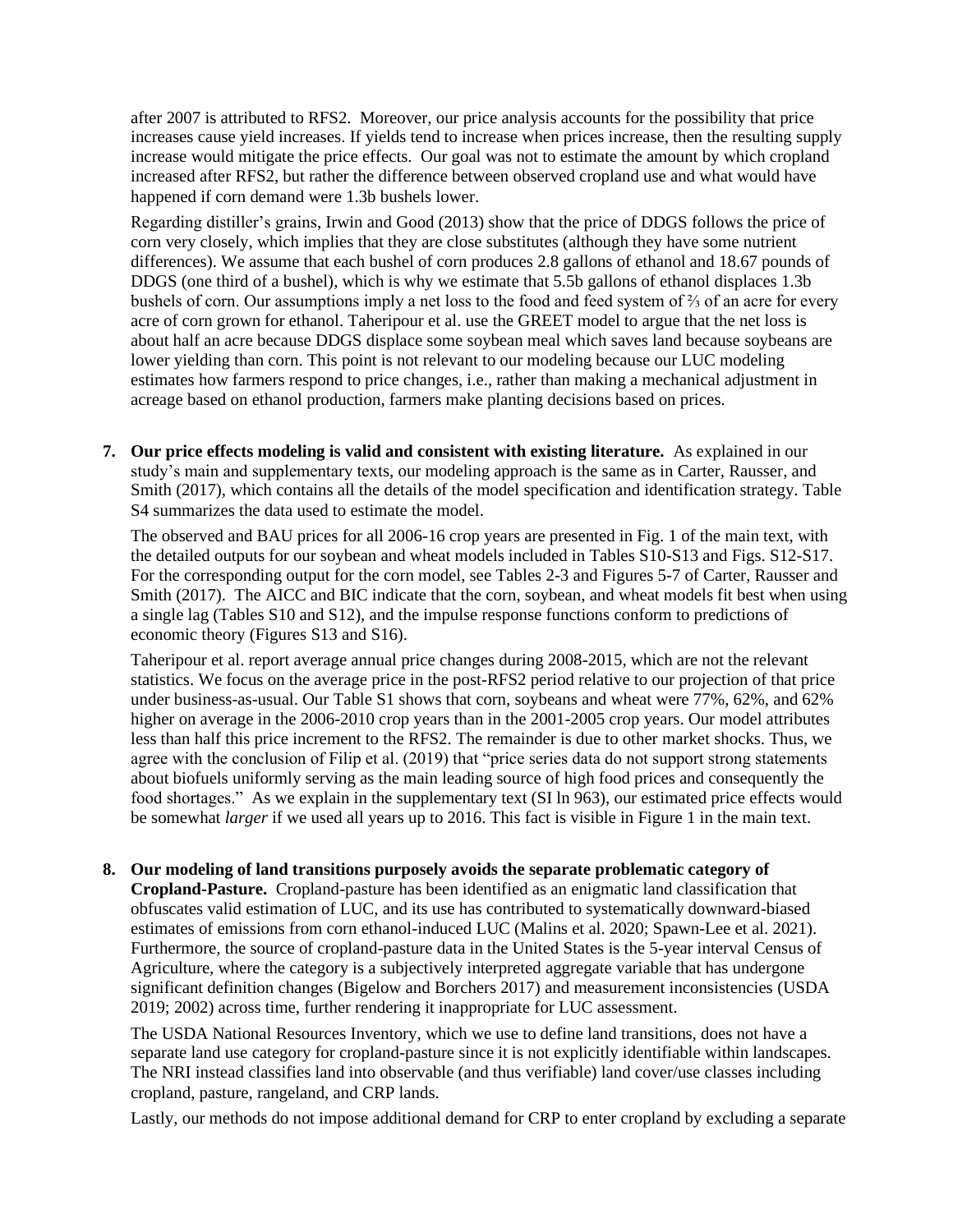category for cropland-pasture. Instead, we estimate how transitions between CRP and cropland respond to changes in cropland returns based on historical data. To the extent that cropland-pasture is captured in our pasture and cropland transitions, it is unlikely to substantially affect our results since most of the estimated cropland conversions due to an increase in cropland returns are with CRP.

**9. Taheripour et al. significantly misunderstood the methods and results of our study.** We appreciate and welcome the input from Taheripour et al. and the opportunity to clarify several misinterpretations and inaccuracies in their comments, which appear to reflect a misunderstanding of our methodologies and results. We find that each of the major sections and associated concerns of Taheripour et al. is predicated upon a misconception or factually incorrect claim and that their resulting conclusions are thus also invalid and unfounded.

## **ADDITIONAL DETAILS:**

#### **Note A: Our Carbon Response Function (CRF), validation, and appropriateness for our application**

Taheripour et al. claim that the nature of the carbon response function (CRF) we used to model soil organic carbon (SOC) emissions from grassland conversions is discordant with our application since we find most conversion to be recultivation of lands leaving the CRP. They argue that CRP lands have "been under [perennial] vegetation cover for only a few years" such that they are "likely to be less rich in soil carbon stocks than native or undisturbed grassland." However, the minimum is 10-15 years (the length of a CRP contract) and this is often far exceeded if the land was enrolled for more than one contract cycle (e.g. 36% of all CRP land between 2013 and 2016 was enrolled for at least 2 contract cycles; Bigelow et al. 2020). Field studies consistently show that CRP lands recover soil carbon to varying degrees during their contract period that can then be lost upon recultivation, and, while direct measurements of CRP pre- and post-conversion are notably lacking and much needed, when conducted, they have found that emissions can be comparable to those observed following "natural" grassland conversions (see discussion and references in Spawn-Lee et al. 2021).

Taheripour et al. also highlight a caveat that we transparently noted in a previous paper (Spawn et al. 2019) describing the emissions model used in Lark et al. (2022). In it, we stated that "When training the CRFs used in this analysis, Poeplau et al. (2011) were careful to only consider data from sites where the natural landcover had not been previously disturbed by human activity. By applying these CRFs to soils that may have been previously cultivated, our approach may overestimate the conversion of some soils to conversion" (Spawn et al. 2019). At the time, we were restating Poeplau et al.'s own characterization of the suite of CRFs they derived, of which only those pertaining to grasslands were employed in Lark et al. (2022). Since making that statement about Poeplau et al.'s model more than 3 years ago, we have come to realize that such terms (e.g."natural" and "disturbed") are neither used consistently among studies nor are they an appropriate characterization of Poeplau's model, particularly in the context of grassland systems. Upon closer examination, numerous studies factored into the Poeplau et al. CRFs represent conversions of previously cultivated grasslands (ranging from just 4 to 100+ years as grassland) and many of these and others have also been intensively grazed or hayed. Furthermore, several of the included studies also represent grassland conversions to no-till cropping. As such, we believe the grassland CRFs of Poeplau et al. 2011 are, in fact, well suited to characterize the types of grassland conversions observed recently throughout the US.

Finally, Taheripour et al. highlighted the validation that we previously conducted of our emissions model (Spawn et al. 2019). We seem to both agree that rigorous validation is imperative for assessing a model's predictions both individually and in relation to those of other models. Taheripour et al. extracted a subset of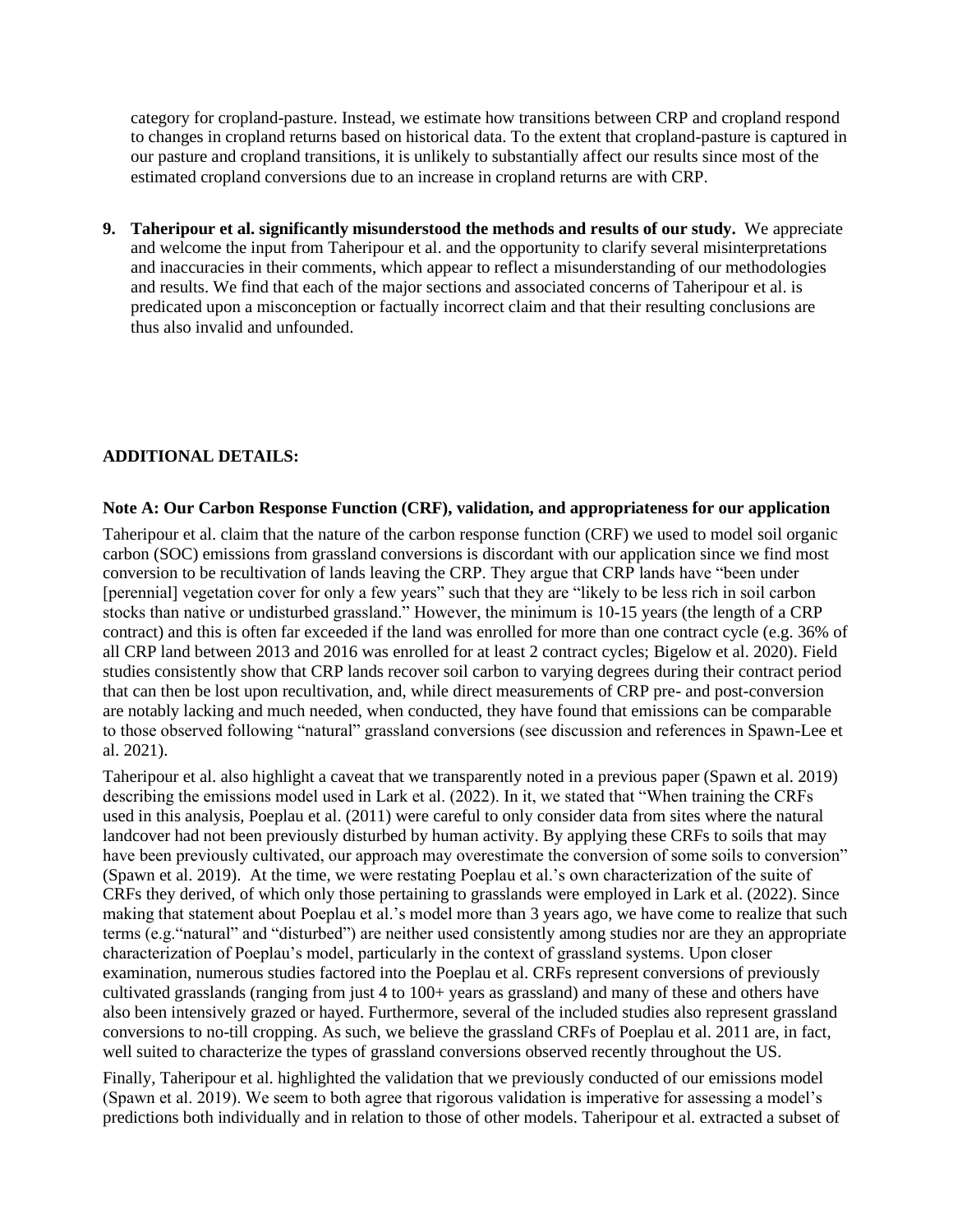the data presented in Figure 4 of Spawn et al. (2019) to replicate the more detailed validation exercise that we already reported in section 3.4 of that paper. They conclude that our model's fit is "remarkably poor"; and, while we seem to agree that there is always room for improvement, it's unclear to what benchmark they feel our estimates are comparatively poor. Most prior US corn-ethanol LCAs have variously used one of just a handful of SOC emission factor (EFs) sources: the so-called "Woods Hole" (from Searchinger et al. 2008), "Winrock" (from Harris et al. 2008), or "AEZ" (from Plevin et al. 2014) databases or those derived using a modified and highly aggregated implementation of the CENTURY process-based model by researchers at the Argonne National Laboratory and included as the default option in the GREET model (Kwon et al. 2021). To our knowledge, none of these emissions factors have ever been rigorously validated against direct observations.

As they pertain to grassland conversions, the Woods Hole, Winrock, and AEZ EFs are based on coarsely aggregated tabulations of soil carbon inventories or maps and apply either the IPCC 2006 Tier 1 (most rudimentary IPCC method, and now outdated: see IPCC 2019) stock change factors (Harris et al. 2008, Plevin et al. 2014) or simply assume that 25% of the existing SOC stock is lost upon conversion of grassland to cropland (Searchinger et al. 2008). Because certain economic models used to estimate LUC areas include the 'cropland-pasture' land class—a class not commonly recognized in carbon inventories but defined by economists as land that variously cycles between cultivation and perreniality—these three sets of EFs simply assign conversion of cropland-pasture half the value assumed for 'grassland/pasture' conversions. Each of these rather rudimentary emissions factors are thus modeled predictions, and their representativeness could and should be verified against field observations at discrete points; yet, they have not been.

Likewise, the CENTURY-based emissions factors developed to represent forest, pasture (grassland), and cropland-pasture conversions in the default version of GREET have never to our knowledge been rigorously validated. In the case of 'cropland-pasture' conversions—the largest projected source of new cropland in GREET and presumably meant to include lands in the CRP given that CRP conversions are not accounted for elsewhere in GREET—they predict SOC *sequestration* when nearly all field observations (see discussion in Spawn-Lee et al. 2021), other emission factor options (IPCC 2006, Harris et al. 2008, Searchinger et al. 2008, Plevin 2014), and ecological theory (e.g. Janzen et al. 2022) suggest otherwise. In our review of the sequence of literature describing the development of GREET's default EFs (Kwon and Hudson 2010; Kwon et al. 2013; Qin et al. 2016; Kwon et al. 2017; 2021), we have not found any quantitative validation or a discussion of the anomalous nature of the cropland-pasture predictions.

Rather than a demerit, we feel that our transparent and quantitative validation exercise should instead be considered a standard of assessment. Unfortunately, there has too rarely been forthcoming discussion of the likely-high uncertainty associated with SOC in biofuel LCA because it is rarely reported. We encourage all modeling to assess and report uncertainty as a way of collectively advancing our understanding of biofuels' environmental posture. We believe that our treatment of SOC and our reporting of its uncertainty, while somewhat novel to certain LCAs of U.S. ethanol, is entirely defensible and appropriate. As such, rather than viewing any divergence from select other studies as a shortcoming, we encourage interpreting this discrepancy as emblematic of the uncertainty that persists regarding SOC's response to LUC and the potential implications that that may have for assessing the carbon balance of biofuels. Soil carbon dynamics remain a research frontier (Janzen et al. 2022; Zhang et al. 2021; Lehmann and Kleber 2015; Stockmann et al. 2013) and one should be skeptical of suggestions that it is somehow settled, certain, and well-captured by only a single modeling approach.

# **Note B: Accounting of N2O emissions in the EPA Regulatory Impact Analysis (RIA)**

N20 emissions from LUC are not included in the EPA RIA's baseline estimates of emissions from farming inputs. As stated in the RIA, "The crop budgets represent an average for each region, and do not specifically calculate input or yield changes that could result from the use of marginal croplands or altered crop rotation patterns (e.g., continuous corn production)." (RIA pg 321, U.S. EPA 2010)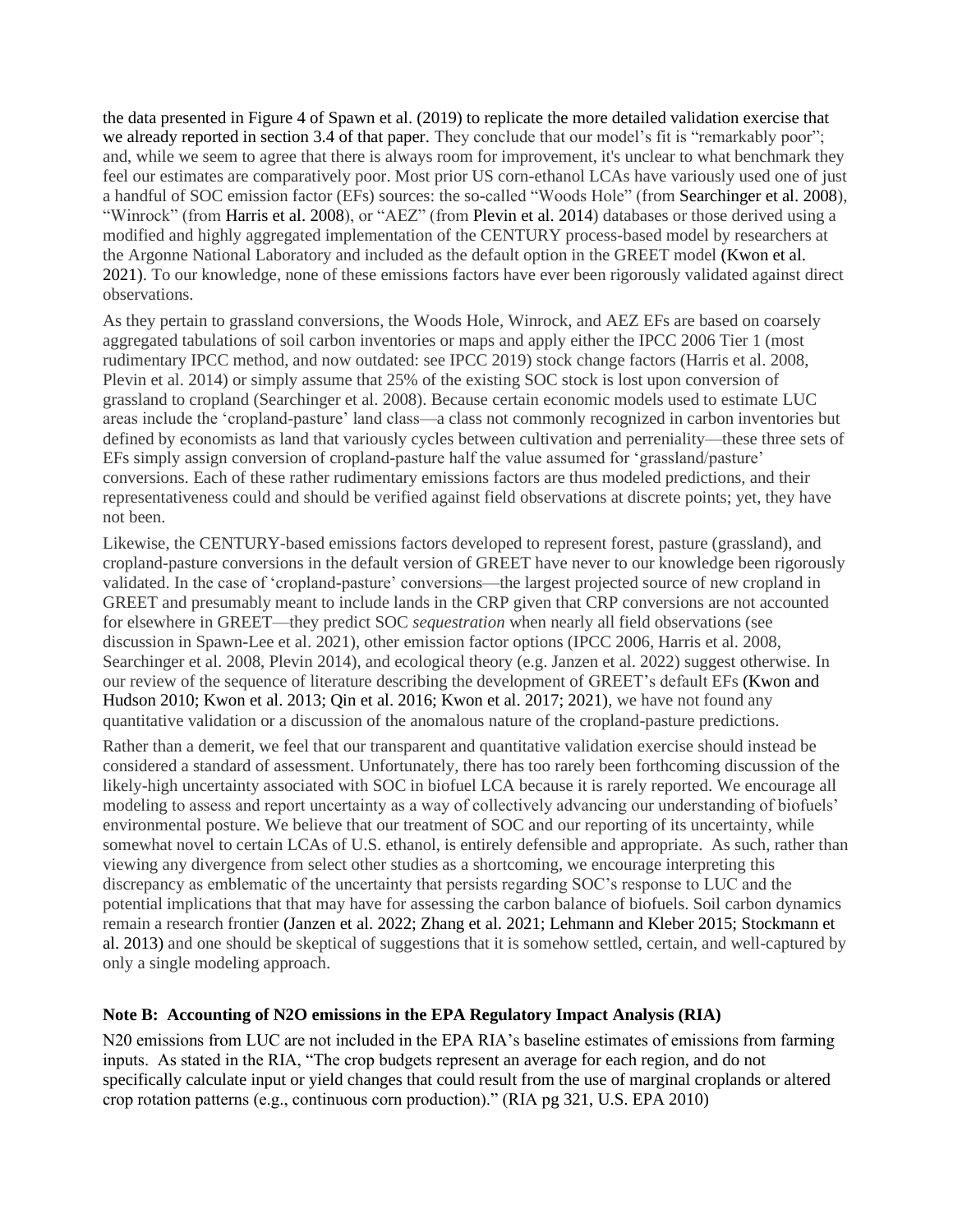Instead, N2O emissions from LUC are singly accounted for in the RIA's estimate of GHG emissions from LUC. According to the RIA, "To calculate the annualized cumulative GHG emissions due to land use change for a specific fuel, we first summed all emissions associated with agricultural land (CO2 and N2O from cropland, pastureland, CRP land)…between the years 2000 and 2022 for the control and fuel-specific scenarios….We [then] included in the cumulative GHG emissions from land use change all emission streams due to changes that occurred between 2000 and 2022 for the thirty year time horizon (See Section 2.4.5) after 2022." (EPA RIA pp 361)

#### **Note C: Explanation of geographic differences in intensive and extensive responses:**

From an economic perspective, there is no particular reason that cropland expansion needs to occur in the same region as increases in corn acreage expansion. For example, farmers may switch from other crops to corn on existing cropland on the fringe of the Corn Belt and this leads to an increase in other crop prices and an expansion of cropland in areas where less corn is grown but more marginal land is available for expansion. Our reduced form models of changes in corn, soybean, and wheat prices implicitly capture these equilibrium effects across crops. Then these changes in prices drive the predicted change in cropland area. We do not need to prescriptively allocate or "reshuffle" crops across regions; instead, our econometric models empirically estimate the responses of cropland area and crop rotations to prices across geographies based on historical data on observed responses to prices.

### **REFERENCES**

- Bigelow, Daniel, and Allison Borchers. 2017. "Major Uses of Land in the United States, 2012."
- Bigelow, Daniel, Roger Claassen, Daniel Hellerstein, Vince Breneman, Ryan Williams, and Chengxia You. 2020. "The Fate of Land in Expiring Conservation Reserve Program Contracts, 2013-16." United States Department of Agriculture, Economic Research Service.
- Carter, Colin A., Gordon C. Rausser, and Aaron Smith. 2017. "Commodity Storage and the Market Effects of Biofuel Policies." *American Journal of Agricultural Economics* 99 (4): 1027–55.
- Gelfand, Ilya, Terenzio Zenone, Poonam Jasrotia, Jiquan Chen, Stephen K. Hamilton, and G. Philip Robertson. 2011. "Carbon Debt of Conservation Reserve Program (CRP) Grasslands Converted to Bioenergy Production." *Proceedings of the National Academy of Sciences* 108 (33): 13864–69. https://doi.org/10.1073/pnas.1017277108.
- Guo, L. B, and R. M Gifford. 2002. "Soil Carbon Stocks and Land Use Change: A Meta Analysis." *Global Change Biology* 8 (4): 345–60. https://doi.org/10.1046/j.1354-1013.2002.00486.x.
- Harris, N., S. Grimland, and S. Brown. 2008. "GHG Emission Factors for Different Land-Use Transitions in Selected Countries of the World." *Report Submitted to US EPA, Winrock International*.
- Irwin, Scott, and Darrel Good. 2013. "Understanding the Pricing of Distillers' Grain Solubles Farmdoc Daily." *Farmdoc Daily* (blog). July 12, 2013. https://farmdocdaily.illinois.edu/2013/07/understanding-pricing-distillers-grain.html.
- Janzen, H. Henry, Kees Jan van Groenigen, David S. Powlson, Timothy Schwinghamer, and Jan Willem van Groenigen. 2022. "Photosynthetic Limits on Carbon Sequestration in Croplands." *Geoderma* 416 (June): 115810. https://doi.org/10.1016/j.geoderma.2022.115810.
- Kwon, Ho-Young, and Robert J. M. Hudson. 2010. "Quantifying Management-Driven Changes in Organic Matter Turnover in an Agricultural Soil: An Inverse Modeling Approach Using Historical Data and a Surrogate CENTURY-Type Model." *Soil Biology and Biochemistry* 42 (12): 2241–53. https://doi.org/10.1016/j.soilbio.2010.08.025.
- Kwon, Hoyoung, Xinyu Liu, Jennifer B. Dunn, Steffen Mueller, Michelle M. Wander, and Michael Q. Wang. 2021. "Carbon Calculator for Land Use and Land Management Change from Biofuels Production (CCLUB)." Argonne National Lab.(ANL), Argonne, IL (United States).
- Kwon, Ho-Young, Steffen Mueller, Jennifer B. Dunn, and Michelle M. Wander. 2013. "Modeling State-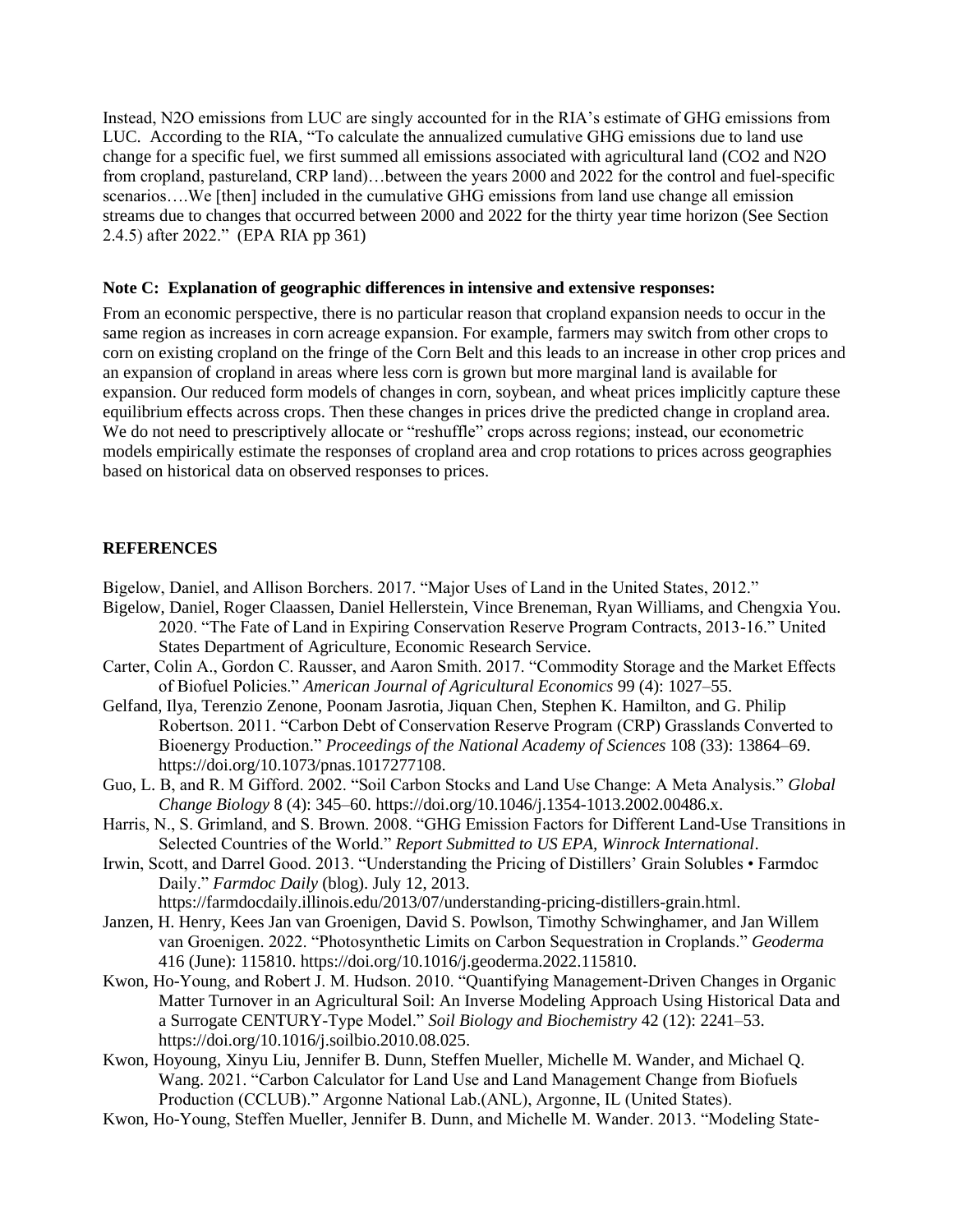Level Soil Carbon Emission Factors under Various Scenarios for Direct Land Use Change Associated with United States Biofuel Feedstock Production." *Biomass and Bioenergy* 55 (August): 299–310. https://doi.org/10.1016/j.biombioe.2013.02.021.

- Kwon, Hoyoung, Carmen M. Ugarte, Stephen M. Ogle, Stephen A. Williams, and Michelle M. Wander. 2017. "Use of Inverse Modeling to Evaluate CENTURY-Predictions for Soil Carbon Sequestration in US Rain-Fed Corn Production Systems." *PLOS ONE* 12 (2): e0172861. https://doi.org/10.1371/journal.pone.0172861.
- Lark, Tyler J., Nathan P. Hendricks, Aaron Smith, Nicholas Pates, Seth A. Spawn-Lee, Matthew Bougie, Eric G. Booth, Christopher J. Kucharik, and Holly K. Gibbs. 2022. "Environmental Outcomes of the US Renewable Fuel Standard." *Proceedings of the National Academy of Sciences* 119 (9). https://doi.org/10.1073/pnas.2101084119.
- Lehmann, Johannes, and Markus Kleber. 2015. "The Contentious Nature of Soil Organic Matter." *Nature* 528 (7580): 60–68. https://doi.org/10.1038/nature16069.
- Malins, Chris, Richard Plevin, and Robert Edwards. 2020. "How Robust Are Reductions in Modeled Estimates from GTAP-BIO of the Indirect Land Use Change Induced by Conventional Biofuels?" *Journal of Cleaner Production* 258 (June): 120716. https://doi.org/10.1016/j.jclepro.2020.120716.
- NASS, USDA. 2014. *USDA 2012 Census of Agriculture*.
- Plevin, Richard J., Holly K. Gibbs, James Duffy, Sahoko Yui, and Sonia Yeh. 2014. "Agro-Ecological Zone Emission Factor (AEZ-EF) Model (V47)."
- Poeplau, Christopher, Axel Don, Lars Vesterdal, Jens Leifeld, Bas Van Wesemael, Jens Schumacher, and Andreas Gensior. 2011. "Temporal Dynamics of Soil Organic Carbon after Land-Use Change in the Temperate Zone – Carbon Response Functions as a Model Approach." *Global Change Biology* 17 (7): 2415–27. https://doi.org/10.1111/j.1365-2486.2011.02408.x.
- Qin, Zhangcai, Jennifer B. Dunn, Hoyoung Kwon, Steffen Mueller, and Michelle M. Wander. 2016. "Influence of Spatially Dependent, Modeled Soil Carbon Emission Factors on Life-Cycle Greenhouse Gas Emissions of Corn and Cellulosic Ethanol." *GCB Bioenergy* 8 (6): 1136–49. https://doi.org/10.1111/gcbb.12333.
- Sanderman, Jonathan, Tomislav Hengl, and Gregory J. Fiske. 2017. "Soil Carbon Debt of 12,000 Years of Human Land Use." *Proceedings of the National Academy of Sciences* 114 (36): 9575–80. https://doi.org/10.1073/pnas.1706103114.
- Searchinger, Timothy, Ralph Heimlich, R. A. Houghton, Fengxia Dong, Amani Elobeid, Jacinto Fabiosa, Simla Tokgoz, Dermot Hayes, and Tun-Hsiang Yu. 2008. "Use of U.S. Croplands for Biofuels Increases Greenhouse Gases Through Emissions from Land-Use Change." *Science* 319 (5867): 1238–40. https://doi.org/10.1126/science.1151861.
- Spawn, Seth A, Tyler J Lark, and Holly K Gibbs. 2019. "Carbon Emissions from Cropland Expansion in the United States." *Environmental Research Letters* 14 (4): 045009. https://doi.org/10.1088/1748- 9326/ab0399.
- Spawn-Lee, Seth A., Tyler J. Lark, Holly K. Gibbs, Richard A. Houghton, Christopher J. Kucharik, Chris Malins, Rylie E. O. Pelton, and G. Philip Robertson. 2021. "Comment on `Carbon Intensity of Corn Ethanol in the United States: State of the Science'." *Environmental Research Letters* 16 (11): 118001. https://doi.org/10.1088/1748-9326/ac2e35.
- Stockmann, Uta, Mark A. Adams, John W. Crawford, Damien J. Field, Nilusha Henakaarchchi, Meaghan Jenkins, Budiman Minasny, et al. 2013. "The Knowns, Known Unknowns and Unknowns of Sequestration of Soil Organic Carbon." *Agriculture, Ecosystems & Environment* 164 (January): 80– 99. https://doi.org/10.1016/j.agee.2012.10.001.
- U.S. EPA. 2010. "Renewable Fuel Standard Program (RFS2) Regulatory Impact Analysis." EPA-420-R-10- 006. Office of Transportation and Air Quality, Assessment and Standards Division.
- USDA, NASS. 2002. "Census of Agriculture." *Http://Www. Nass. Usda. Gov/Census/. Accessed September* 30: 2005.
- . 2019. "2017 Census of Agriculture." AC-17-A-51.

https://www.nass.usda.gov/Publications/AgCensus/2017/index.php#full\_report.

Zhang, Yao, Jocelyn M. Lavallee, Andy D. Robertson, Rebecca Even, Stephen M. Ogle, Keith Paustian, and